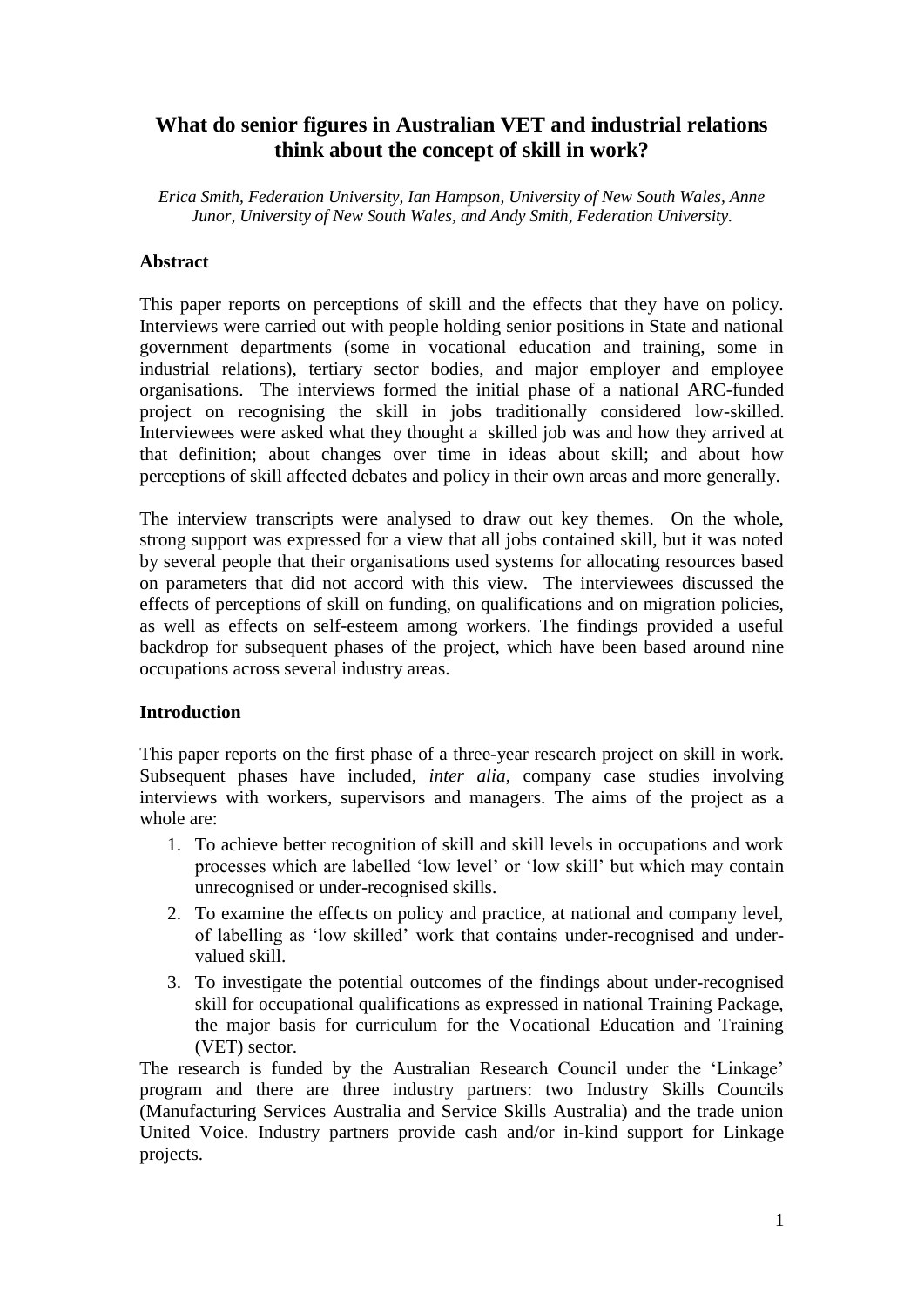The paper reports on high-level expert interviews (Bogner, Littig & Menz, 2009) with relevant stakeholders in the vocational education and training (VET) and industrial relations sectors. It was reasoned that policy was effected at these high levees and it was necessary to understand what those responsible for policy actually thought. Subsequent phases of the project have involved detailed study of nine occupations, consisting of industry-level interviews, company case studies, and validation by industry experts.

# **Background and literature**

In this discussion of the background and literature, we draw primarily upon the sociological literature on skill. We are not concerned in this paper with individuals' acquisition of skill and expertise in their work, as the research project did not include this topic among its research questions. Nationally and internationally, the nature of skill in work is regarded as problematic and confusing (Esposto, 2008). There is an extensive scholarly and policy debate on the issue, and also a very real practical impact for a large proportion of the workforce. Some jobs are regarded and discussed publicly as skilled, and others are dismissed as unskilled, often with little attention to the bases for such judgments.

Skill can be understood as the expertise, ability or competence, generally acquired through instruction or working experience, to undertake specific activities (Brown, Green & Lauder, 2001, p. 23). Traditionally, 'skill' and 'competence' have been thought of as associated with the skilled trades and manufacturing, where work processes and the skills and competencies to perform them are easily visible. It is relatively easy to tell if a person has the competence to perform, say, a particular type of weld, but with the growth of the service sector, a greater proportion of the workforce is performing work with an increasingly interpersonal and intangible aspect (Korzcynski, 2002), with 'skill' much less visible and able to be conceptualised. Also, workers in most occupations are now being called upon to manage increasing work intensity, greater responsibility, and greater interdependence and interpersonal content of work (Boreham, 2002).

'Skill' has always been a problematic concept, combining elements of 'objective competence' and social construction (Attewell, 1990; Littler, 1982). Many attempts have been made 'objectively' to describe the skill in work. These include functional analysis based on a three-dimensional conceptual framework with people, data and things (Fine & Cronshaw, 1999). A critique, however, is that the so-called 'objective' measures are intrinsically gendered and racialised (Steinberg, 1990).

The 'social construction of skill' means that labelling a job or a person 'skilled' is a social process, that may bear only a tenuous relationship to the possession of, or requirement for, an 'objective competence'. Occupations that have professional or industrial power have been more successful in being recognised as skilled, and thus gaining access to, for example, formal training and qualification structures (Payne, 2009; Thompson, 1989). Feminist writers, who have made a strong contribution to theory in the area, point out that much of the work frequently performed by women, like 'care' work or customer service, is regarded as not 'really' skilled, thus denying recognition and rewards to skills and knowledge that may be discounted as women's 'natural' attributes (eg Steinberg, 1990).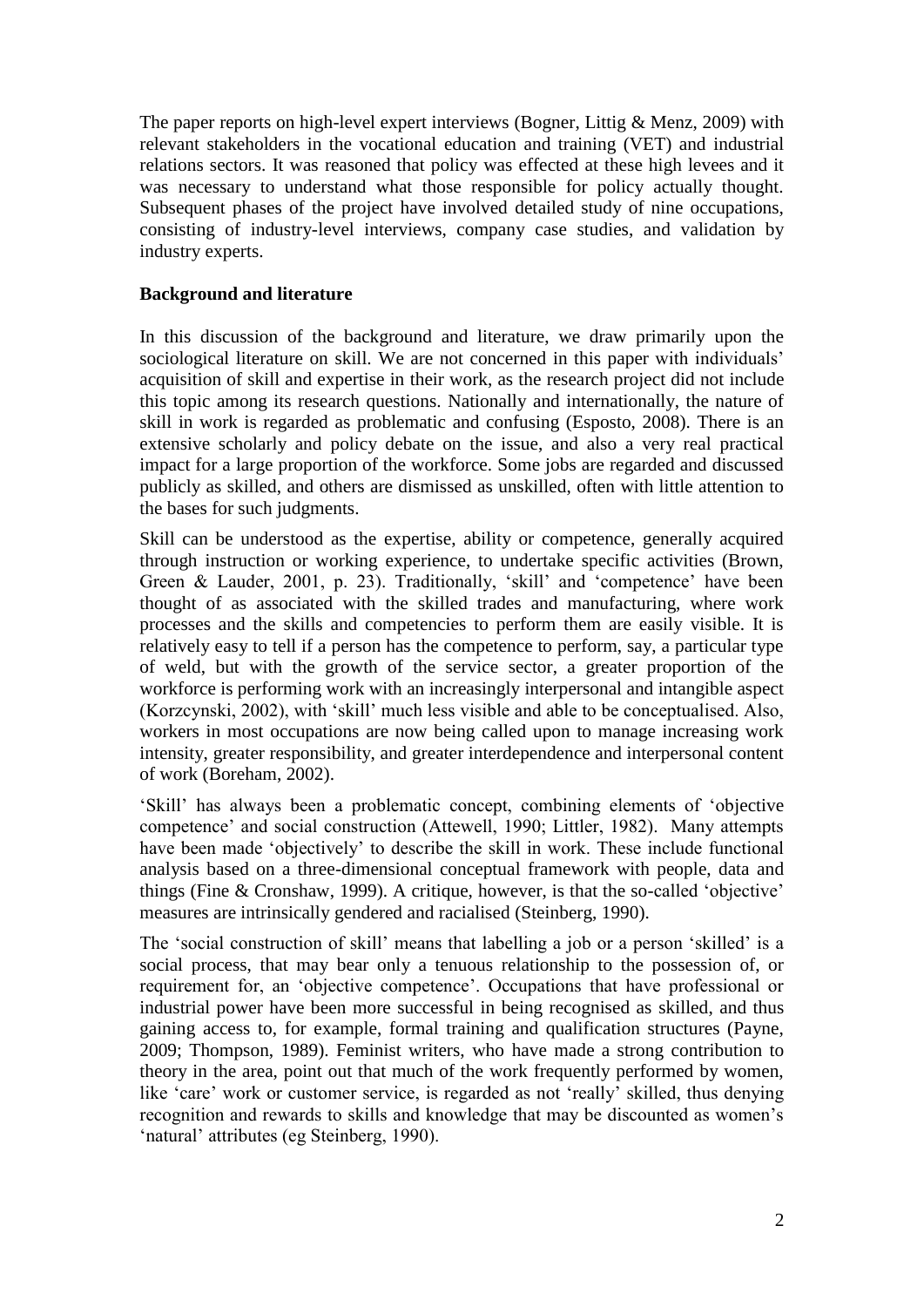Another way of attributing skill to work is through the use of proxies, eg qualifications, pay rates, or the length of training undertaken. The Australian Bureau of Statistics (ABS, 2005), for example, uses these in its occupational classifications. Such proxies are problematic (Young, 2004), can be seen as the result of social construction, and are used primarily because of a lack of other data (Gatta*,* Boushey & Appelbaum, 2007).

How do these debates relate to the system of VET qualifications? For occupations serviced by the VET sector, most qualifications are now contained within national Training Packages, each consisting of a set of units of competency, a qualifications framework, and advice about assessment, and covering almost all industry and occupational areas (Smith, 2002). They are developed by Industry Skills Councils with advice from industry, training providers and other stakeholders; the process of development and review, often lengthy and highly contested, is overseen currently by the National Quality Council. While competency based training and Training Packages have been the subject of controversy over the past two decades (summarised by Smith, 2010 and, in the UK, by West, 2004), reviews of the system have shown that the system is generally acceptable to stakeholders (Schofield & McDonald, 2004). Training Package developers have struggled, however, with how to address 'soft skills' in the units of competency. Some widely-understood 'soft skills' such as customer service are relatively describable as listed skills, but other less tangible skills are not. Embedding key competencies and now employability skills has proved problematic and has been attempted in different ways, none wholly successfully. Embedding generic skills rather than teaching and assessing them separately can mean they are 'lost'(Hampson, Junor & Barnes, 2009).

A relevant feature of the system is that many occupations regarded as 'low skilled' have only recently been assigned qualifications in Australia. Compared with longstanding curriculum for traditional trades, occupations such as retail, housekeeping, cleaning and security have only recently accrued formal qualifications. The curriculum in such Training Package qualifications is often perceived as being relatively 'thin' (Smith, 2002), with the 'underpinning knowledge' section of the units of competency slight compared with traditional trades which have a long-standing existing body of knowledge. Many newer qualifications are often delivered primarily on-the-job; if delivered poorly, underpinning knowledge may be confined to that needed for that circumstance and theoretical constructs may not be covered (Smith & Smith, 2009).

# **Method**

The aim of these interviews, which formed Phase 1 of the three-year project, was to uncover perceptions of skill among those people who have major inputs into policy, and the effects that perceptions of skill have in different areas of policy. Interviews were completed, by phone, in 2011-12 with 19 senior national officials (Table 1) who were responsible in different ways for devising and implementing policy relating to skill in work. Interviewees included senior officials from Commonwealth and State Governments responsible for training and industrial relations, statutory bodies, peak employer and employee bodies, and education system bodies. These officials were carefully selected as those with high-level government responsibilities and as leaders of national working parties, initiatives and committees in the area.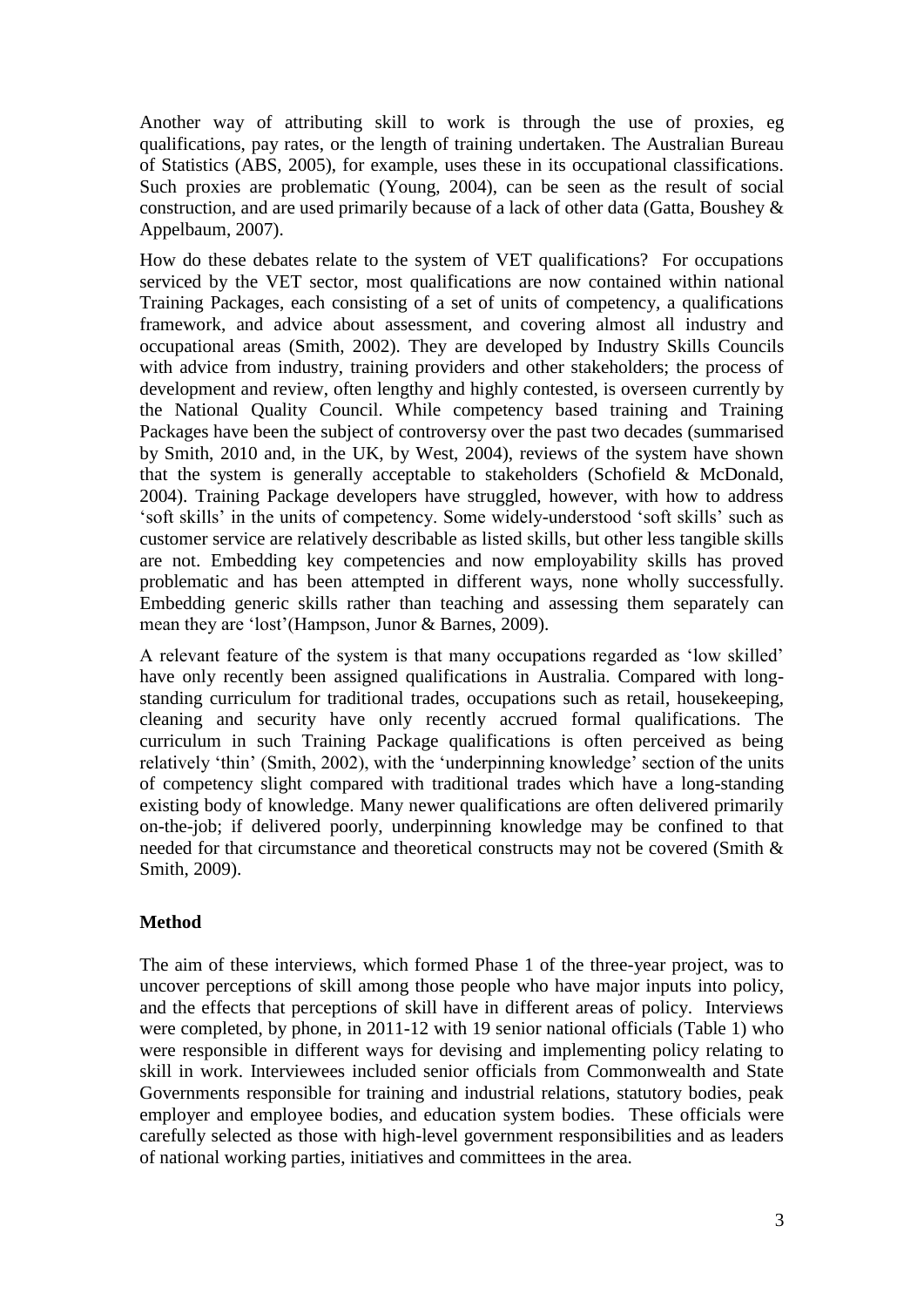Questions, derived from the literature and from the project's research questions, were as follows:

- 1. What do you think a skilled job is?
- 2. What basis/bases did you use to form that definition? From where did you derive your views?
- 3. Thinking about jobs that you regard as unskilled or low skilled, what makes you think they are unskilled or low skilled? Are there different levels of skill in that job/those jobs? How would you improve the levels of skill in that job/ those jobs? How would you improve the perceptions of skill in that job/those jobs?
- 4. Can you see any changes over the past x (please nominate a time period) years in the way people think about skill?
- 5. How do perceptions of skill affect debates and policy? (a) In the area in which you operate? (e.g. allocation of funding) and (b) More generally?
- 6. Apart from policy effects, are there any other effects of jobs being perceived as skilled or low-skilled?
- 7. To sum up, what do you think (a?) skill is, and how would you recognise it?

Some of the questions in the interview protocol had been developed for a pilot project carried out within the service industries (Smith & Teicher, 2011). There was a great deal of interest in the topic and referrals were received to other people. The number of interviews exceeded our initial objective and provides a wide range of perspectives. However, while VET-sector interviewees were exceptionally honest and open, interviewees from the industrial relations sector were more cautious with three even unwilling to name their organisations and/or position.

We found those interviewed were particularly engaged by the topic, and so interviews often took more than an hour to complete.

| <b>Job title</b>                       | Organisation                                       |
|----------------------------------------|----------------------------------------------------|
| <b>CEO</b>                             | Skills Australia                                   |
| <b>CEO</b>                             | <b>Group Training Australia</b>                    |
| <b>Executive Director</b>              | <b>Australian Qualifications Framework Council</b> |
| Branch Manager, Industry Workforce     | Department of Education, Employment &              |
|                                        | Workplace Relations (DEEWR) (Federal)              |
| <b>Branch Manager, Apprenticeships</b> | DEEWR (Federal)                                    |
| <b>General Manager</b>                 | Department of Education and Communities, NSW       |
|                                        | (State)                                            |
| Director, Market Facilitation          | Department of Education, Early Childhood and       |
|                                        | Community Development, Vic (State)                 |
| Director, State Workforce Planning     | Department of Training and Workforce               |
|                                        | Development, WA (State)                            |
| <b>Branch Manager</b>                  | <b>Australian Government Office for Women</b>      |
|                                        | (Federal)                                          |
| <b>CEO</b>                             | Australian Council for Private Education &         |
|                                        | Training                                           |
| Project Director                       | <b>National Skills Standards Council</b>           |
| <b>Industrial Officer</b>              | Australian Council of Trade Unions (ACTU)          |
| Wished not to disclose                 | <b>ACTU</b>                                        |
| Federal public servant wages policy    | Wished not to disclose                             |

#### **Table 1: Interviewees (names removed)**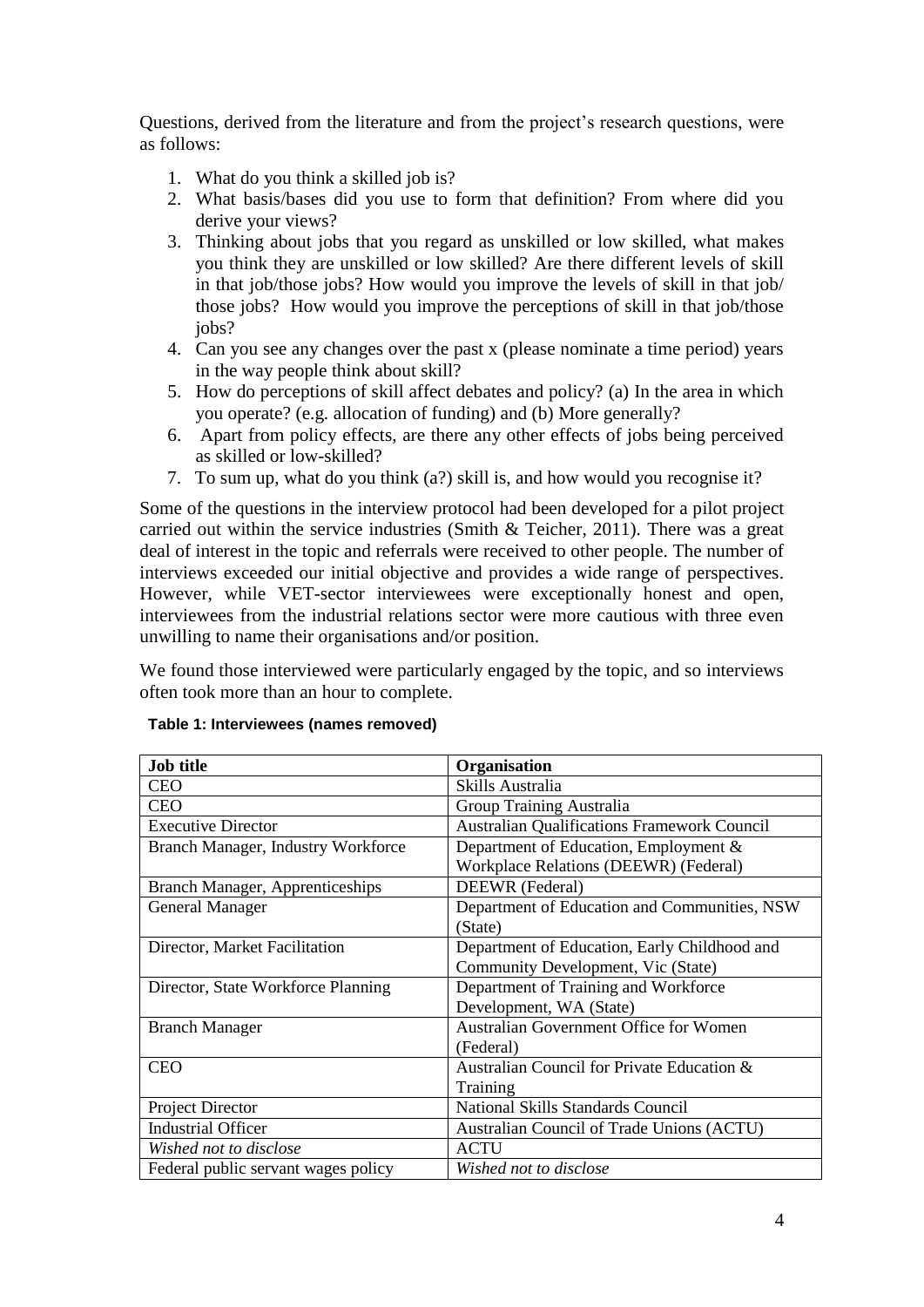| Wished not to disclose              | Statutory body (industrial relations) Wished not to |
|-------------------------------------|-----------------------------------------------------|
|                                     | disclose name of body                               |
| Director, Education & Training      | <b>Australian Industry Group</b>                    |
| Director, Policy                    | <b>Business Council of Australia</b>                |
| Director, Employment, Education $&$ | Australian Chamber of Commerce and Industry         |
| Training                            |                                                     |
| <b>Policy Manager</b>               | National Employment Services Association            |

Note: Some bodies and departments now have different names, due to restructures and changes of government.

The data were analysed thematically using the interview questions as a basis, with additional 'emic' (Stake, 1995) themes, arising from the participants, also drawn out.

#### **Findings and discussion**

For reasons of space, only responses to questions 1, 2, 3 and 7 are analysed in this paper.

#### *What is a skilled job?*

Six respondents mentioned that a skilled job required a formal qualification; however, four respondents said that this was not necessarily so, eg:

*the notion of equating qualification level, the skill level although it's a good proxy, it's not a perfect match by any stretch; quite often skill and qualification will go hand in hand but they are quite separate things* (State VET official)

Twelve said that time to learn and experience were important, and was not necessarily linked to a qualification, for example:

*requires a person to spend some period of time learning the things that the job requires and learning how they're applied to the job. It may be things that have come through their formal schooling or post school education; it may be some other things that come through operating as a person in the community* (Federal IR official)

Three respondents, the two State VET officials and one IR respondent, mentioned the Australian & New Zealand Standard Classification of Occupations (ANZSCO) classifications. The IR respondent said, however,

*I've certainly spent a fair bit of time considering the ANZSCO skill classifications and what they cover and what they leave out, and it's an incredibly impressive classification exercise of course; a stunning job that ABS have done with it. All the same, it's a relative framework. The lowest skill levels in there, and they're only going for five skill levels, are still skilled; they're not unskilled.*

Eight respondents, without prompting, said that every job was skilled. Examples of such responses included:

- I think all jobs have a level of skill attached to them so the notion of a skill versus an unskilled job isn't necessarily a right dichotomy (State VET official)
- I think every job involves some level of skill. I can't imagine even the most routine job, it might actually be better performed with some experience or training (National VET body official))
- all jobs have some level of skill attached to them, and require some judgement and discretion (Trade Union official)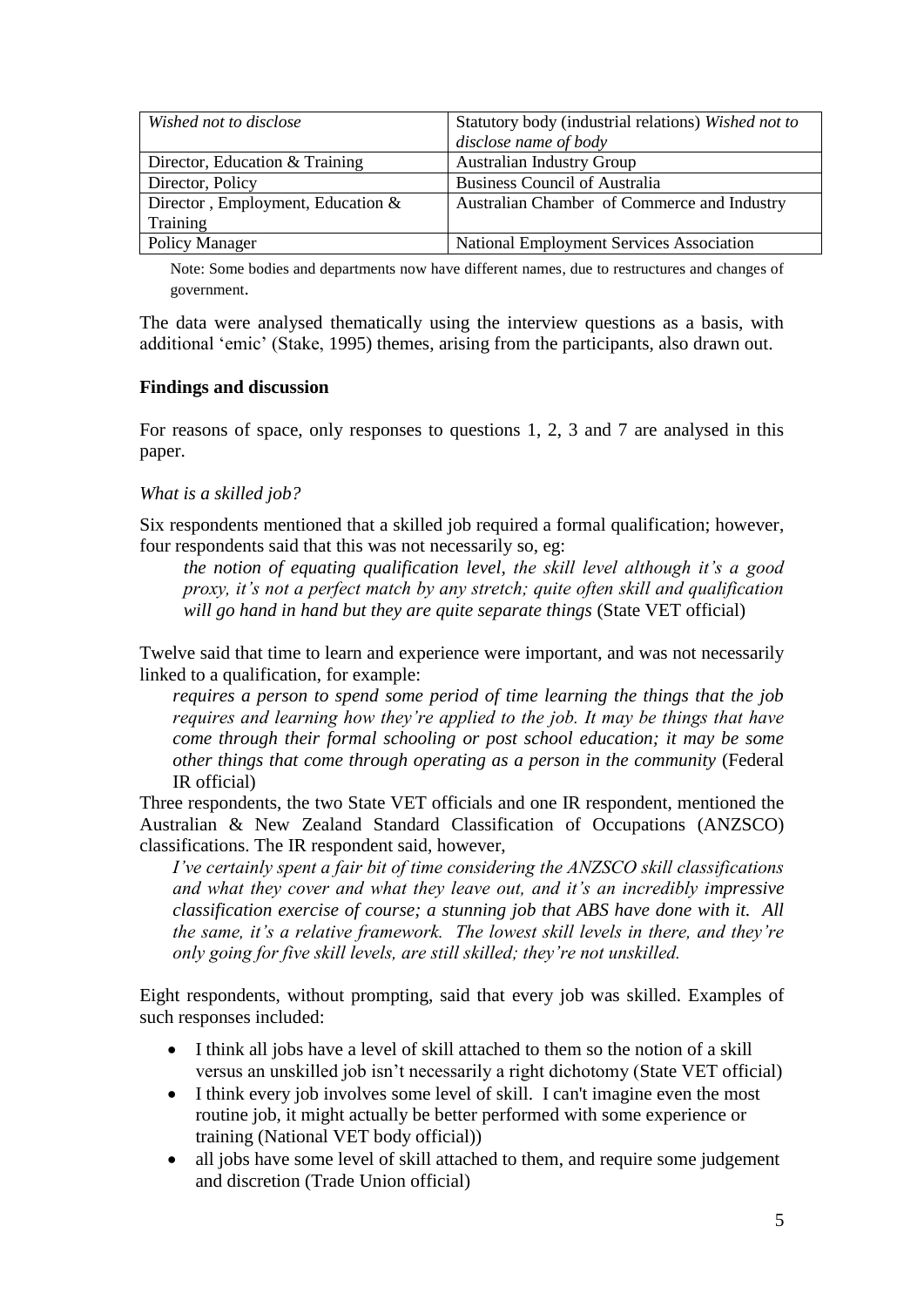- So I guess from my journey in life I see that there are a range of skills that apply to most vocations and I think a lot of those skills are important (State VET official)
- I think if you look at work, if you look at jobs, it's hard to say that there's a job that doesn't have a skill dimension. It's hard to say that there's a job that doesn't require a set of skills. Some would require more competent or higher level skills and probably a greater breadth of skills (Training provider peak body official)

In terms of aspects used in the literature to determine whether work is skilled or not, the following were mentioned: autonomy (2 respondents); complexity (2); and judgment (2).

# *What basis/bases did you use to form that definition?*

Eleven of the respondents referred to their own experiences as forming the basis of how they viewed skill. Examples included:

- It's obviously from long experience and long observation (National education body official)
- Experience that I've had in the sector; tacit knowledge gained over my years in the sector would probably have led me to that answer. ((Training provider peak body official)
- From my experience in industrial relations, for example working with awards and classification structures in them (Trade union official)
- My observation that many jobs that are said to be unskilled turn out to actually require that a person already have learnt certain things and that they learn more things in order to be able to do the job. (Government IR official)
- Probably just observation over time... just observation of the interplay of lots of different things. (Industry peak body official)
- This is just I guess acquired through my own education, my experience. (Government body for women)
- Since I've worked in this VET space, one has come to appreciate the skills that are required to do jobs I think other people do think are simple. (federal VET official))

Three people mentioned they derived their views from research (their own or others), two from involvement in policy work, and three from economic theory.

# *(Thinking about jobs that you see as skilled or unskilled) Are there different levels of skill in that job/those jobs?*

In line with the general view of respondents that all jobs contained skill, people were generally of the view that there were levels of skill in occupations rather than a differentiation between skilled and unskilled/low-skilled. One IR official said 'I'm more comfortable with thinking about a continuum of skills.' Two respondents used examples, in their thinking about this issue, of jobs that are often seen as near the bottom of a skills hierarchy:

*.*

*I can't imagine that a job doesn't require something of somebody, at least some capability to do something. I have difficulty to describe what unskilled means*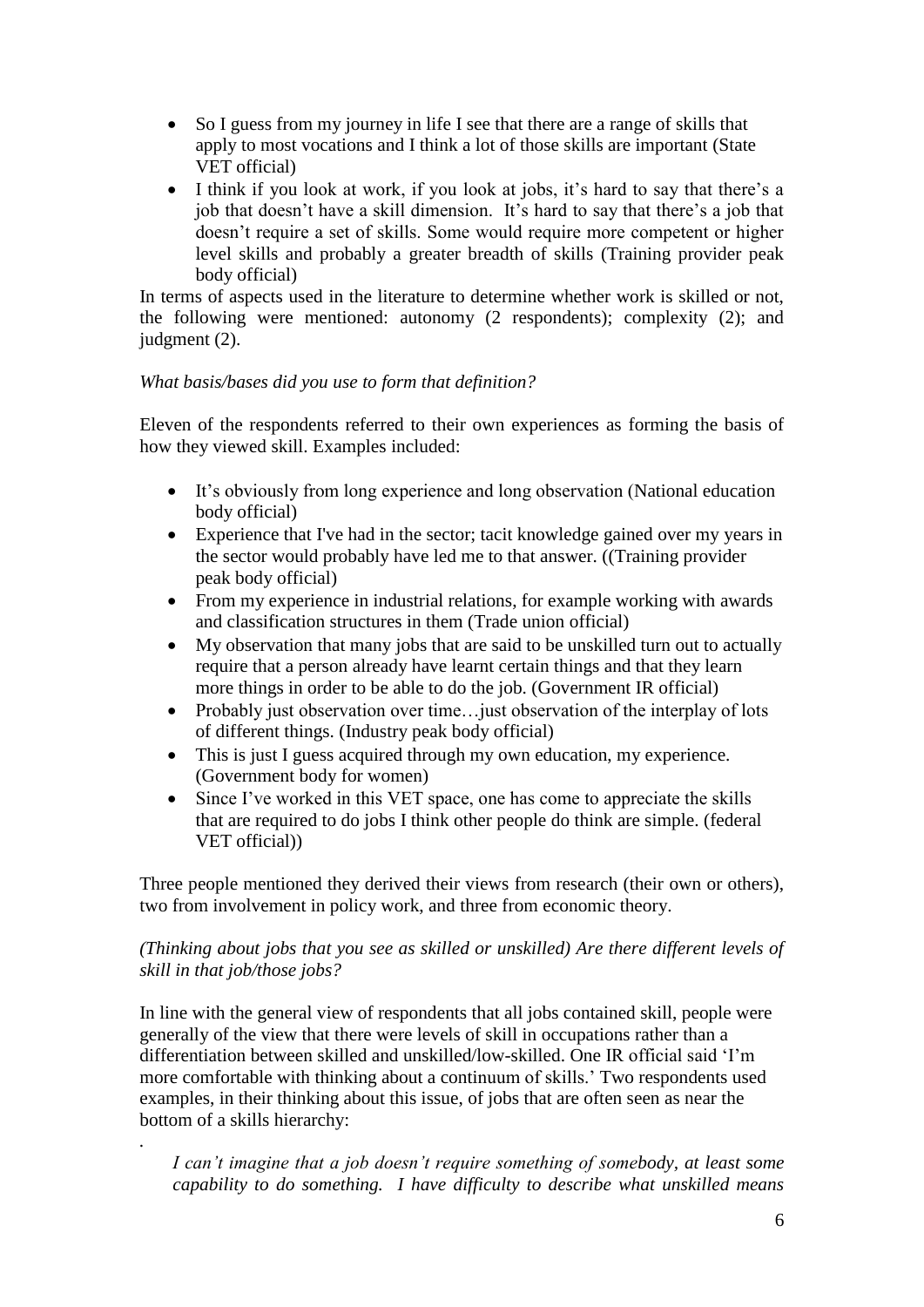*exactly. Even if it's a labouring a job you've got to have the capabilities to dig a hole or whatever. (Industry peak body official)*

*[for a kitchen hand] At some point you've got to work out, change the water and it's all got a bit greasy and all of those things. So I think they're not unskilled but it depends on probably what your definition of skill is (Training provider peak body official)*

However, when pressed, people did give responses to what differentiated a 'high skilled' job from a 'low skilled' job. Responses to 'high skill' related to, firstly, cognitive work and secondly functions of the job role, as follows:

Cognitive: *I'd think of a high skilled job as something that involves complexity, judgement, and ability to apply particular knowledge and skills in context; rather than simply repeating a motion or procedure (Industry peak body official)*

Job function: *To be honest it's the kind of autonomy, it's the actual functional scope of what function you're serving, (Federal VET official)*

One response about 'low skilled' work was that it involved physical labour:

*a low skilled job is a job that requires labour, be it manual labour, significant manual labour or just light touch hands and feet and eye coordination labour; I think there is very little opportunity for progression up the skills ladder. (Official, peak organisation of intermediate bodies)*

*To sum up, what do you think (a?) skill is, and how would you recognise it?*

This final question provided some interesting answers as some respondents began to use different ways of talking about skill from those they had used earlier in the interviews. Four people talked in terms of skill being applied knowledge and that is related to context: eg 'You can see it if you see it in action.' Several people mentioned 'technical' or 'specialist' knowledge. Some people began to move to discussing how well people did their jobs, for example, 'Skill is a person's capacity to perform a task well'. Another respondent said

*If you think about someone who's sweeping the street, they can sweep the streets well or badly on the sweeping end of it and they can do the job well or badly according to how they handle the social encounters that are part of doing that job successfully and the job can be done quite unsuccessfully without the necessary skills to actually do what's needed. (Senior IR official)*

This statement melds the view of skill as a function of the job with the view of skill as the property of the individual. The latter is a feature of one strand of the skills literature; Vallas (1990) describes this strand as being present in the psychological literature rather than the sociological literature discussed earlier in this paper.

One person talked about skills adding value:

*a skill is something that adds to value to the individual as well as - to the individual, to the business, to the community, to society in general (Official, peak organisation of intermediate bodies)*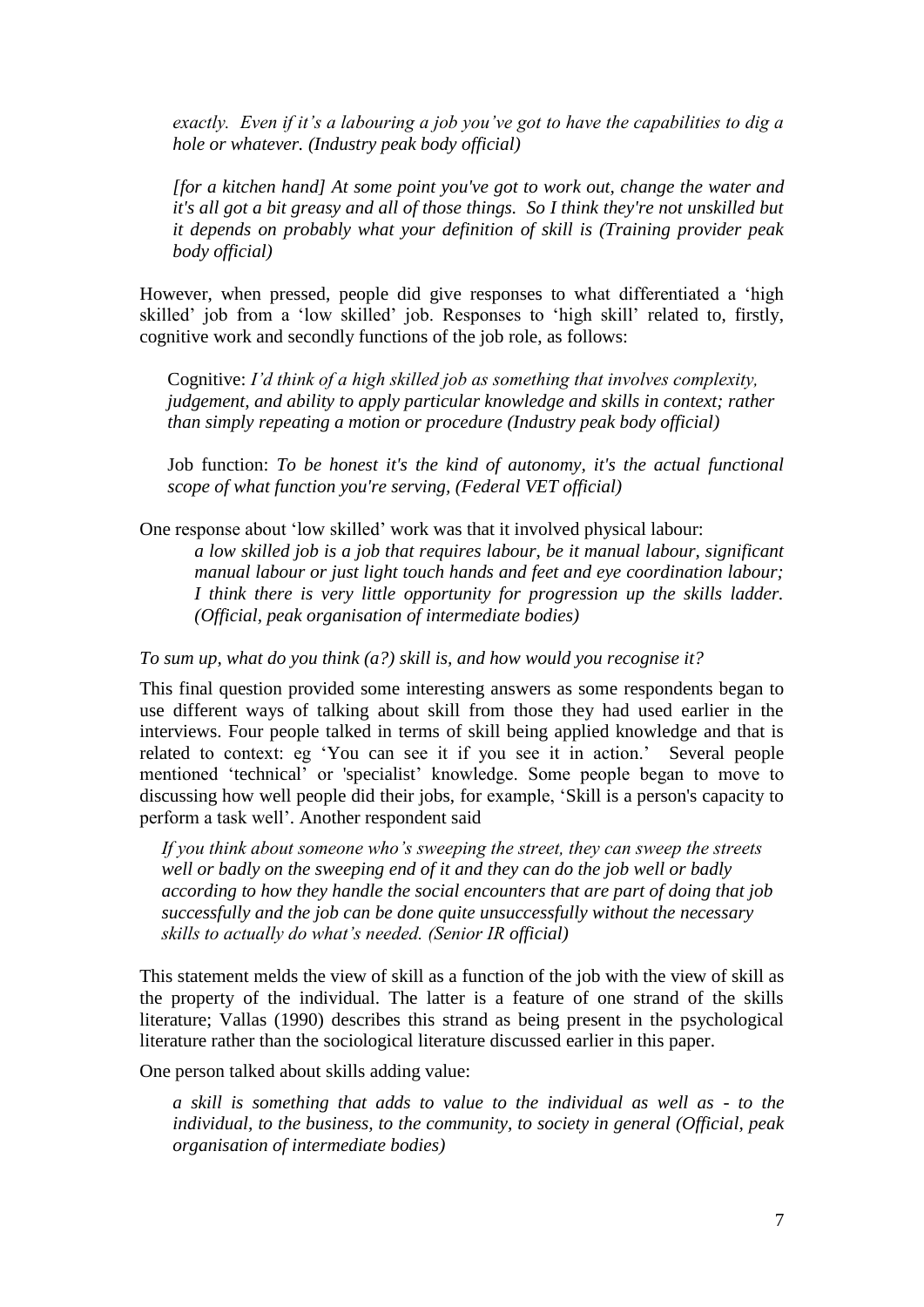Several people mentioned that skill was difficult to pinpoint and describe, for example:

*Skilled work is work that you can do or do discernibly better with training and experience. It's easy to recognise it when it's linked to formal qualifications. It's a lot harder to intuitively recognise where it's not formally linked in those ways but I think we all know it when we see it*. (IR sector person)

# **Conclusions**

The respondents to this study, all in key roles in the Australian VET or industrial relations systems, displayed a nuanced understanding of skill. While recognising the role that qualifications played. they did not see qualifications as defining skill as the markers of the presence or absence of skill. The most obvious conclusion to be drawn from the analysis was that, overwhelmingly, respondents saw skill in all jobs, albeit to varying extents. There was also a sense that they did not like to see jobs 'looked down upon'. They were conscious, however, to varying extents of the official positions they were supposed to hold and two State VET officials explicitly said that in making decisions that were based on whether jobs were more or less skilled they needed to adhere to their departments' official views (which derived in both cases from ANZSCO classifications) but that they held quite different views themselves. The views expressed provided some indication that policies based on 'old' perceptions of skill were not necessarily immovable. The differences between VET-sector respondents and industrial relations (IR) respondents suggested that IR respondents were more bounded in their views and their actions by the industrial structures that they helped to administer. In this research, although many respondents felt that all jobs contained skills and that many jobs were unfairly categorised as low skilled or unskilled, the pay and award structures within which employers operate are firmly determined by formal scales and provisions often based on qualification levels as a proxy for skill. These structures have proved to be remarkably resilient over long periods of time and tend to reinforce traditional views of skill. So, despite the personal views held by IR respondents, the prospect of structural change in the IR system is probably lower than in VET.

The next phases of the project were designed to provide detailed data based on nine occupations suggested by the industry partner organisations. These data will help to 'flesh out' the more general issues discussed above, and are currently being validated by relevant industry experts.

### **Acknowledgements**

Thanks are due to research assistants who helped with the analysis: Elisabeth Williams, Kerrie Scott, Kate Allen.

### **References**

Attewell, P. (1990). What is skill? Work & Occupations, 17: 4, 422-448. Australian Bureau of Statistics (ABS). (2005). Information paper: ANZSCO - Australian and New Zealand Standard Classification of Occupations, 2005. Cat. No. 1221.0. Australian Bureau of Statistics, Canberra.